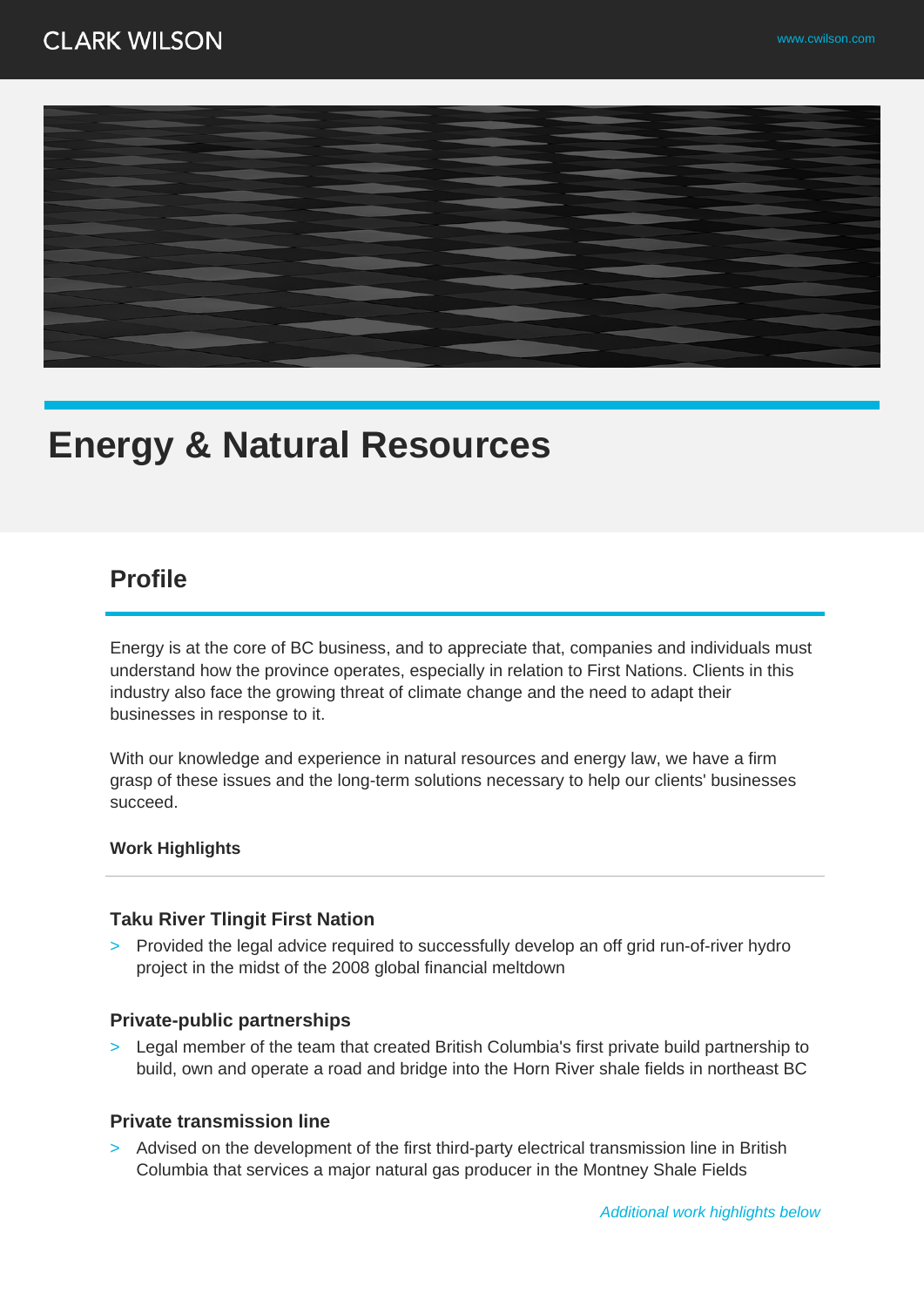We work to proactively address our clients' issues in an industry defined by the natural environment and change.

### **Services**

- > Private-public partnerships
- > Energy project developments, such as:
	- > Wind farms
	- > Run-of-river hydroelectric
	- > Transmission lines
	- > Wastewater plants
- > Maintaining relationships with First Nations
- > Maintaining relationships with government
- > Permits
- > Project finance
- > Provincial land tenures including investigative use permits, general licences of occupation, leases, statutory right of ways
- > Water licences
- > Safety inspections and approvals
- > Leaves to commence construction
- > Impact benefit agreements with First Nations
- > Independent monitoring of First Nations agreements
- > Export approvals

Strengthening relationships with First Nations and adapting to the realities of climate change require nimble approaches to changing legal landscapes. Examples of our contributions to this landscape include:

- > Developing BC's first independent power project and first wind farm
- > Structuring the first wholly First Nations-owned hydro development in BC
- > Establishing the first third-party-owned electrical transmission line in BC

We are at the forefront of energy and natural resource law in BC, and our particular expertise in renewable energy can help all manner of resource companies succeed in this dynamic field.

# **Additional Work Highlights**

### **Securitizations**

> Participated in some of the first securitizations in the London financial market

### **P3 wastewater treatment**

> Advised on one of Canada's first wastewater treatment facilities that was developed using a private public partnership model